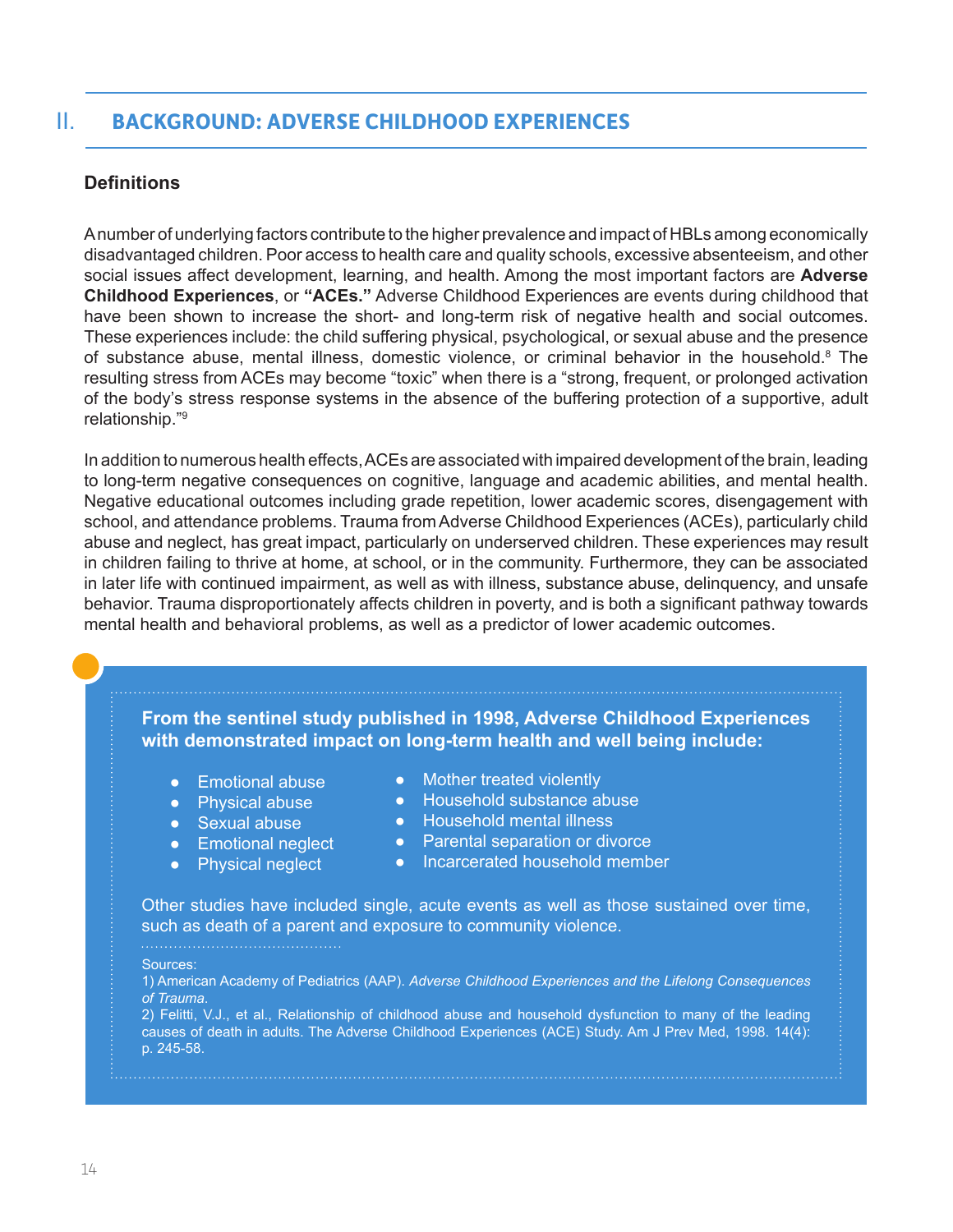As described by Child Welfare Information Gateway, the trauma that originates from abuse and ACEs can lead to impaired development, by causing "regions of the brain to fail to form or grow properly. These alterations in brain maturation have long-term consequences for cognitive, language, and academic abilities, and are connected with mental health disorders."10 For example, a study of the National Survey of Child and Adolescent Wellbeing (NSCAW) found that, among children that come in contact with the child protection and welfare system and therefore who have likely been subject to abuse or neglect, only 13% of infants and toddlers were at low or no risk for developmental delay or neurological impairment. More than one-third (36%) were at moderate risk, while 51% were at high risk for developmental delay or neurological impairment. These percentages are similar to the rates found in infants born prematurely, with low birth weight, and/or with respiratory distress syndrome, rather than the rates in the non-clinical or general population.<sup>11</sup>

## **Prevalence**

ACEs disproportionately affect underserved populations as shown in the following chart. The rates of ACEs are substantially higher in children who are black, Hispanic, living in poverty and whose parents have low levels of education, compared with rates for the general population. According to the 2011/12 National Survey of Children's Health, nearly half (48%) of US children 17 years and below experienced one or more ACE, i.e. about 35 million children. Rates are high in black children (60%) and Hispanic children (51%), compared with white children (44%). About two-thirds of children in families below the Federal Poverty Level (67%) experience at least one ACE, 2.5 times the rate in children from families that are at least 4 times above the poverty level (27%). A similar disparity is seen when looking at household educational levels; 60% of children from families where neither parent/guardian had completed high school have experienced at least one ACE, compared with 43% in children from families where at least one parent/guardian had more than a high school education.12

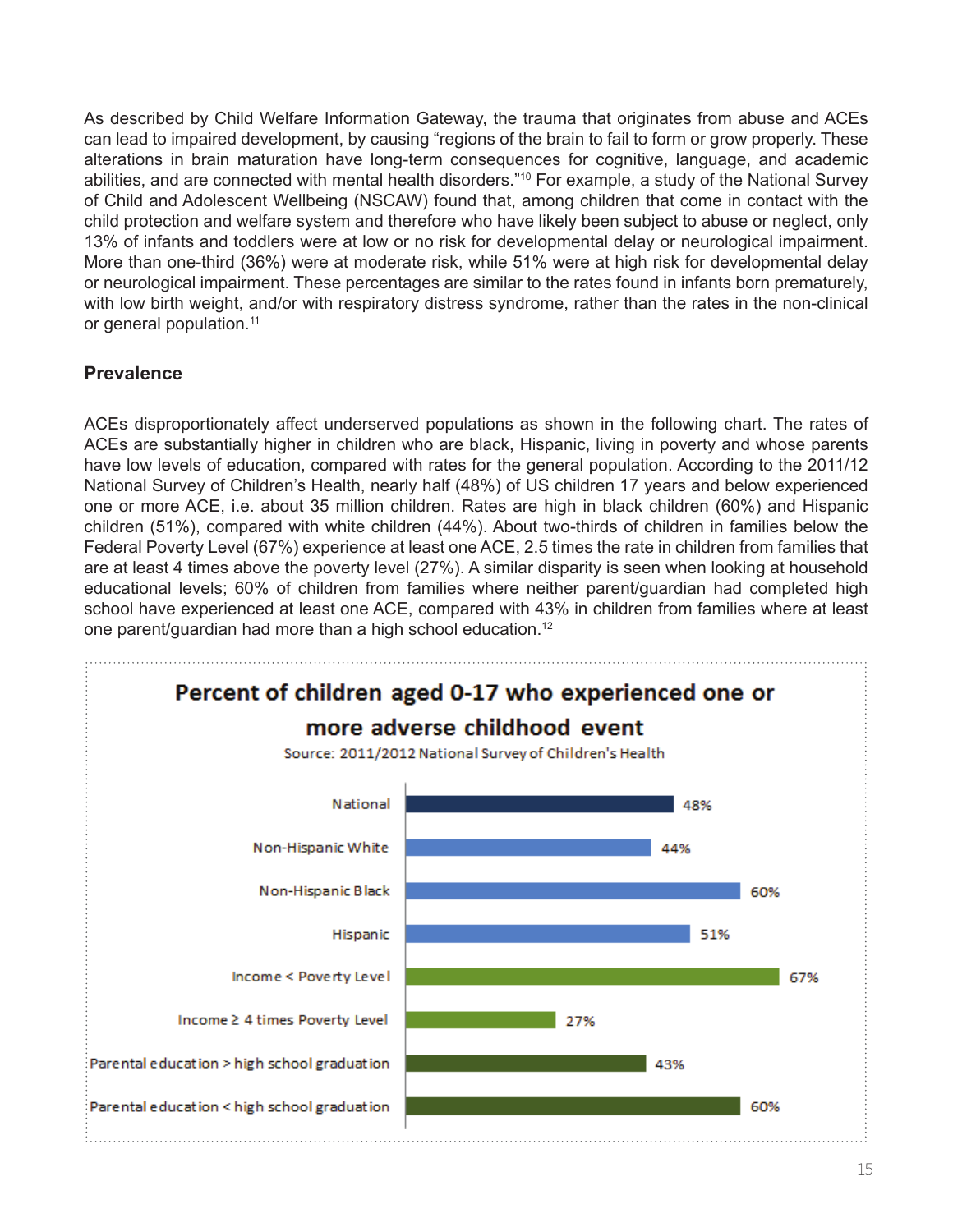## **Unmet need for services**

The American Academy of Pediatrics (AAP) calls for pediatric medical homes to play an important role in addressing early childhood adversity and toxic stress in its policy statement "Early Childhood Adversity, Toxic Stress, and the Role of the Pediatrician: Translating Developmental Science Into Lifelong Health."<sup>13</sup>

## **AS DEFINED BY THE AMERICAN ACADEMY OF PEDIATRICS:**

"A **medical home** represents an approach to pediatric health care in which a trusted physician partners with the family to establish regular ongoing care. Through this partnership, the [primary](https://www.healthychildren.org/English/tips-tools/find-pediatrician/Pages/Pediatrician-Referral-Service.aspx)  [health care professional](https://www.healthychildren.org/English/tips-tools/find-pediatrician/Pages/Pediatrician-Referral-Service.aspx) can help the family and patient access and coordinate specialty care, other health care services, educational services, in and out of home care, family support, and other public and private community services that are important to the overall health of the child and family. Providing a medical home means addressing the medical and non-medical needs of the child and family."

Source:

Definition of medical home from healthychildren.org (from the American Academy of Pediatrics). Link: [https://](https://www.healthychildren.org/English/family-life/health-management/Pages/A-Medical-Home-Where-Everybody-Knows-Your-Name.aspx) [www.healthychildren.org/English/family-life/health-management/Pages/A-Medical-Home-Where-Everybody-](https://www.healthychildren.org/English/family-life/health-management/Pages/A-Medical-Home-Where-Everybody-Knows-Your-Name.aspx)[Knows-Your-Name.aspx](https://www.healthychildren.org/English/family-life/health-management/Pages/A-Medical-Home-Where-Everybody-Knows-Your-Name.aspx)

Specifically, it recommends that pediatric medical homes should: "(1) strengthen their provision of anticipatory guidance to support children's emerging social-emotional-linguistic skills and to encourage the adoption of positive parenting techniques; (2) actively screen for precipitants of toxic stress that are common in their particular practices; (3) develop, help secure funding, and participate in innovative service-delivery adaptations that expand the ability of the medical home to support children at risk; and (4) identify (or advocate for the development of) local resources that address those risks for toxic stress that are prevalent in their communities." A recent national survey investigated the extent to which pediatricians follow AAP's recommendation to adopt a broad framework for understanding how social/ emotional and familial factors such as ACEs affect child health. This survey found considerable gaps between recommendations and practice. While more than 80% of respondents said that screening for familial factors was within the scope of their responsibility, about a third (32%) did not usually ask about any ACE. About half reported usually asking about maternal depression (46%) or parental separation/ divorce (42%), about a third usually ask about physical or sexual abuse (32%) or domestic violence (26%), and only 1 in 10 usually ask about incarcerated relatives (9%) or emotional abuse (10%).<sup>14</sup>

### **Impact on mental and behavioral health**

Behavioral and cognitive problems are more common in children who are victims of abuse and neglect. This holds true both in the general population as well as for children in the welfare system. According to the 2011/12 National Survey of Children's Health (a survey of children in the general population), 52% of children with emotional, behavioral, or developmental issues have experienced two or more ACEs, which is almost twice the rate for children without any emotional, behavioral, or developmental issues (27%).<sup>15</sup>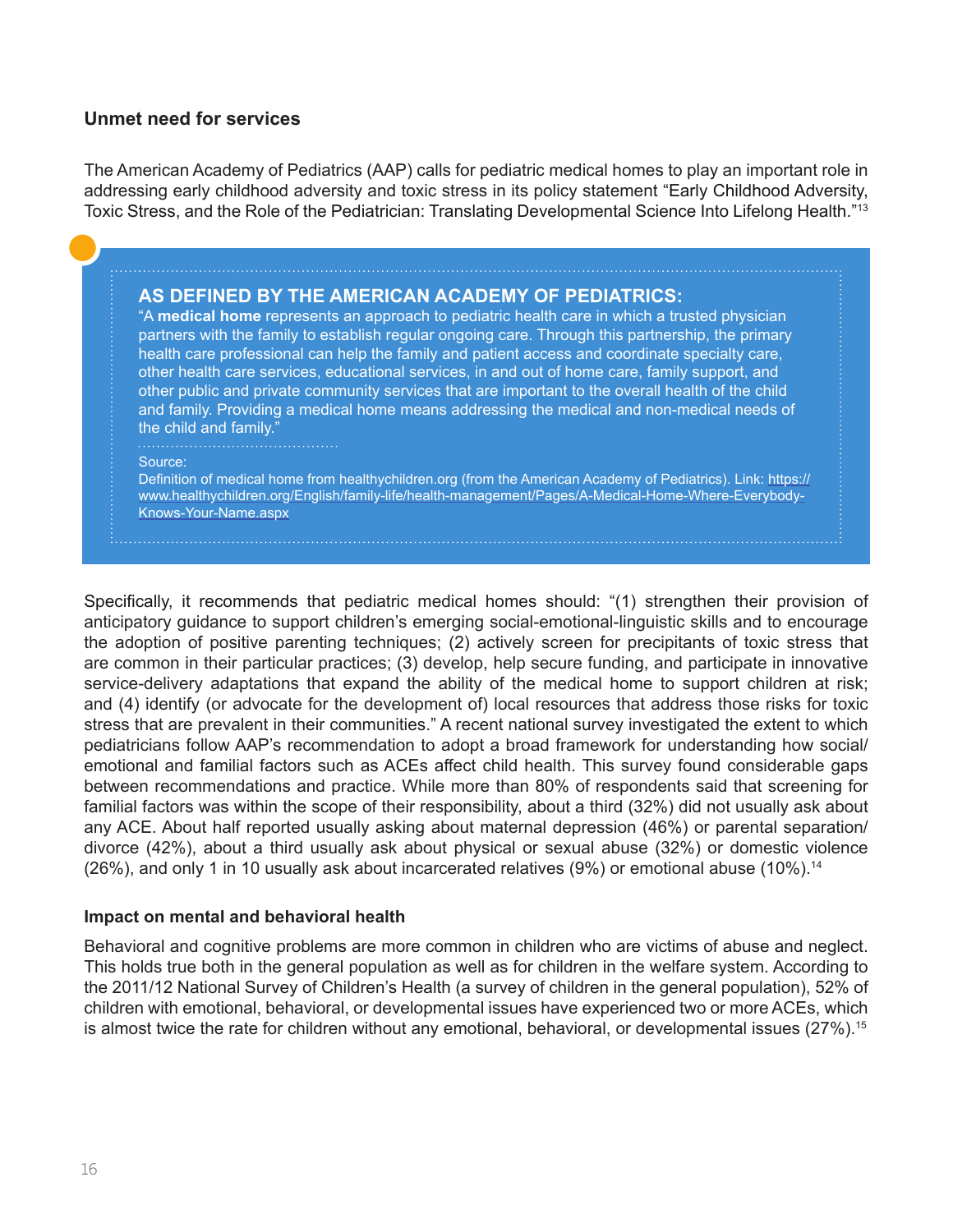## *Trauma, poverty, and mental health risks*

Trauma disproportionately affects children in poverty, and is both a significant pathway towards mental health and behavioral problems, as well as a predictor of lower academic outcomes. Mental health/ behavioral issues are also more common in underserved children, and affect their ability to thrive at school and in life. The National Survey of Child and Adolescent Well-being (NSCAW, a survey of children involved in the child protection and welfare system) found that children who come in contact with the child protection and welfare system are at higher risk for cognitive and behavioral problems, compared to the general population. About two-thirds of children (67%) of children aged 6 to 17 years had higher risk for cognitive or behavioral problems. About 10% had a risk of cognitive problems, 43% had a risk of behavioral or emotional problems, and 13% had both types of risk.16

Based on caregivers' reports, the percentage of children with clinically relevant mental health issues was higher in children involved in the child welfare system than in children in the general population. About 21% of children scored in the clinical range for externalizing behaviors, 18% for Internalizing behaviors, and 23% on the 'Total Problems' scale. Similarly, based on teachers' report, the proportion of children with scores in the clinical range was 20% for externalizing behaviors, 24% for internalizing behaviors, and 19% on the Total Problems scale.<sup>17</sup> Attention-Deficit/Hyperactivity Disorder (ADHD) and emotional problems (depression, anxiety, eating disorder or other emotional problem) were among the three most common health conditions reported by caregivers, with ADHD affecting 16% of children and emotional problems affecting 14% of children.<sup>18</sup> The percentage of children with ADHD was higher than the proportion of children with ADHD nationally (10%).<sup>19</sup> Similarly, a study of children aged 18 -71 months who were investigated by child welfare examined the association between ACEs, and mental health/ social development. For every additional ACE, there was a 32% increase in the odds of having clinically significant behavior problems. For children aged 3 to 6 years, for every additional ACE there was a 77% increase in the odds of having poorer socialization skills.<sup>20</sup>

## **Impact on learning**

Experiences of abuse have been proven to impact academic achievement both in children in the welfare system, and in the general population. Caregivers reported that more than one fourth (25.9%) of children involved in the child welfare system had repeated at least one grade.<sup>21</sup> Nationally, the proportion of children who have repeated a grade is less than half as high.<sup>22</sup> Furthermore, children 5 to 17 years old involved in the child welfare system scored significantly lower than the general population in academic performance.23 The CDC reported that the Adverse Childhood Experiences Study found a dose-response relationship between ACEs and poor academic achievement, meaning that as the number of ACEs increases, so does the risk of poor academic achievement.<sup>24</sup>

A study using the 2011/2012 National Survey of Children's Health assessed the prevalence of ACEs and the association with school engagement and grade repetition, controlling for socio-demographic characteristics and health status. Children with two or more ACEs were 2.67 times more likely to repeat a grade, compared to children with no such experiences. Likewise, children who had not experienced an ACE had 2.59 or greater odds of being highly engaged in school, compared to their peers who had two or more ACEs.<sup>25</sup>